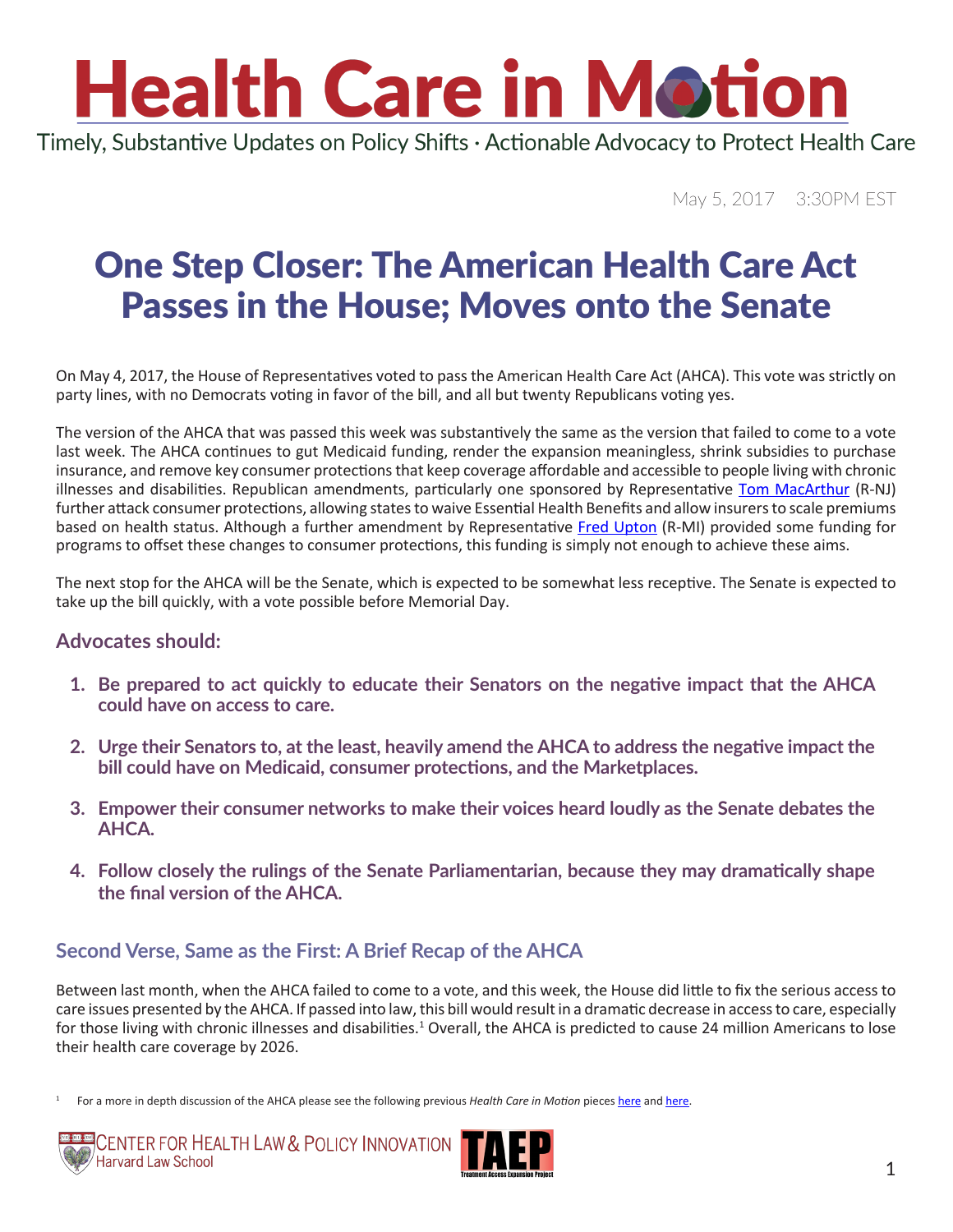If enacted, the AHCA would have serious ramifications for Medicaid. The per capita cap funding proposed by the AHCA for the Medicaid program and the elimination of the Medicaid expansion are estimated to cut \$880 billion in federal funding from state Medicaid programs and result in 14 million fewer people being covered by Medicaid by 2026 than would be under current law. This drastic cut in funding for the program would result in a loss of coverage and services for the millions of people living with chronic conditions and disabilities who depend on the program both through traditional eligibility categories and the Medicaid expansion. The AHCA would also end Medicaid expansion, which was an important tool for delivering needed services to individuals living with chronic illnesses and disabilities.

On the private insurance side, the AHCA would also create new barriers to access to care in the private market by making health care coverage and services unaffordable. Because the AHCA fails to take income and geography into account for premium tax credits, meaningful care will become unaffordable for individuals living with chronic illnesses and disabilities as well as older individuals. In addition, by eliminating the ACA's cost-sharing reductions and actuarial value requirements, people living with chronic conditions and disabilities will have access to less generous plans with high deductibles and high cost sharing.

Lastly, the AHCA would allow discrimination against individuals with pre-existing conditions through its continuous coverage requirement. Individuals with serious conditions or disabilities, such as HIV, cancer, and mental illness are more likely to experience gaps in health care coverage due to changes in employment status related to periods of illness or intensive treatment that may leave them unable to work. The AHCA would allow insurers to penalize enrollees with gaps of coverage two or more months long by charging up to 30% higher premiums for a year. This will shut the door on health care coverage when people need it the most.

#### **The AHCA's Few Amendments Further Undermine Access to Care**

The recent Republican amendments further undermine access to care for people living with chronic illnesses and disabilities. As the Congressional Budget Office (CBO) has not yet had a chance to evaluate the impact of these Amendments, we do not know their full ramifications on access to care. It is clear, however, that they will remove key consumer protections that vulnerable individuals rely upon to be able to access the private insurance markets.

The MacArthur Amendment<sup>2</sup> seeks to deliver cheaper insurance to healthy Americans by undercutting crucial Essential Health Benefits requirements and excluding the most vulnerable Americans from the private insurance market by allowing states to waive critical consumer protections, such as the community rating requirements. The MacArthur Amendment would allow states to permit insurers to impose health status underwriting on individuals who do not maintain continuous coverage for a penalty period of 12 months after they once again seek coverage. Health status underwriting was one of the [most significant barriers](https://aspe.hhs.gov/system/files/pdf/255396/Pre-ExistingConditions.pdf) to care for people living with chronic illnesses and disabilities in the private insurance markets before the Affordable Care Act (ACA). In order to obtain such a waiver, states would have to operate certain programs to minimize the impact of these waivers on high risk individuals. These programs could take the shape of reinsurance or high risk pools. High risk pools, in particular, are concerning because they have been proven in the past to be very expensive, without providing adequate benefits or enrollment to the communities they are meant to serve. The MacArthur Amendment is extremely concerning from an access to care perspective.

The Upton Amendment seeks to mitigate the impact that the MacArthur Amendment could have on access to care for people with pre-existing conditions by providing \$8 billion over the next five years to support high risk pools and other similar programs. This would be in addition to the \$130 billion provided elsewhere in the AHCA for the Patient and State

<sup>2</sup> For a more in depth discussion of the MacArthur Amendment please see the previous *Health Care in Motion* piece [here](http://www.chlpi.org/wp-content/uploads/2013/12/HCIM_04_28_2017.pdf).



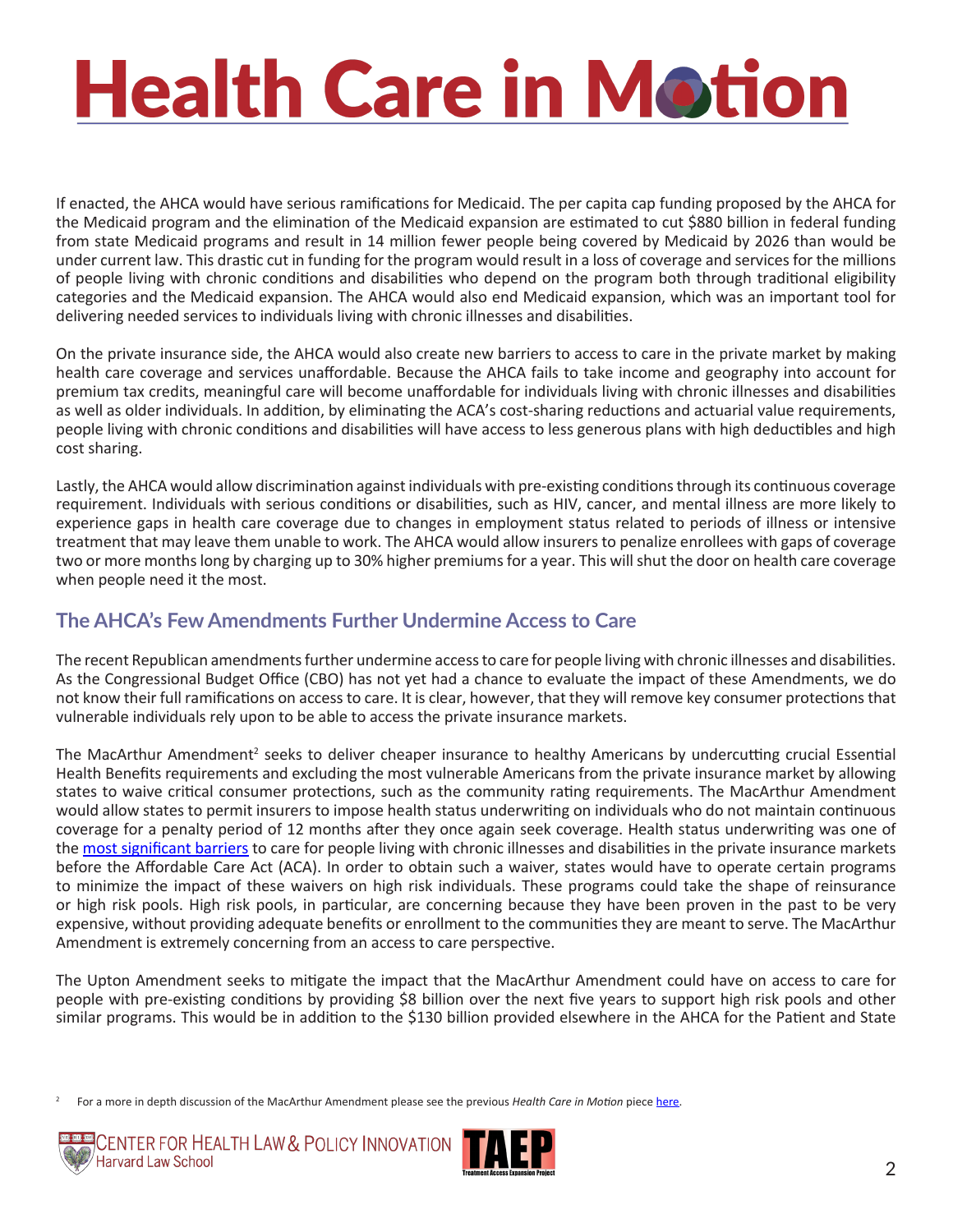Stability Fund to support these programs. Unfortunately, \$8 billon over the course of five years is unlikely to be enough to support access to care for the [27% of Americans](http://kff.org/health-reform/issue-brief/pre-existing-conditions-and-medical-underwriting-in-the-individual-insurance-market-prior-to-the-aca/) living with pre-existing conditions. According to [estimates](http://familiesusa.org/blog/2017/05/reported-upton-long-amendment-does-virtually-nothing-address-coverage-people-pre), \$8 billion over the course of five years would be enough to cover only 10% of those living with pre-existing conditions at best through high risk pools. The \$8 billion also does little to offset the major cuts to important health care programs, such as Medicaid, imposed elsewhere by the AHCA.

#### **On to the Senate**

Of course, in order to become the law of the land, the AHCA must pass in the Senate as well as the House. The Senate is expected to move quickly on this legislation, potentially voting on it before Memorial Day. The fate of the AHCA in the Senate, however, remains uncertain, as it faces more challenges in that chamber than it did in the House.

First, Senate Republicans can only afford to lose two votes, assuming that no Senate Democrats will vote for this bill. Senate Republicans are largely more moderate than their House brethren, and many Senators have already [voiced concerns](https://www.vox.com/policy-and-politics/2017/5/4/15542792/senate-republicans-health-care-bill) about this bill. In particular, many Senators are wary of stripping funding from Medicaid, with Senators Portman (R-OH), Gardner (R-CO), Murkowski (R-AK), and Moore Capito (R-WV) authoring a [letter](http://www.washingtonexaminer.com/four-gop-senators-reject-early-house-obamacare-replacement-draft/article/2616599) formally expressing their concerns with the AHCA's Medicaid provisions earlier this year.

Commentators expect that one of the more moderate Republican Senators will propose an amendment to the AHCA to address its treatment of Medicaid. This may be an opportunity for advocates to reach out to their Senators to educate them on the importance of Medicaid, the negative impact the AHCA would have on it, and the need for an amendment that would restore much of Medicaid's needed federal funding. Similarly, Senate moderates are concerned with the AHCA's treatment of people living with pre-existing conditions, which may allow advocates another opportunity to educate their elected officials on the importance of strong consumer protections.

The Senate's unique rules of procedure may also pose a significant challenge to the AHCA.<sup>3</sup> Unlike the House, the Senate is limited by the Byrd Rule which only allows the Senate to consider provisions that directly affect spending, revenues, and the debt limit in a reconciliation bill such as the AHCA. The Senate Parliamentarian, who is appointed by the majority party in the Senate, advises the Senate's presiding officer regarding points of order, including the Byrd Rule. While the Senate's presiding officer technically may overrule the Parliamentarian, such a move would be a significant departure from the normal protocols of the Senate. Notably, in previous attempts to repeal the ACA during the Obama Administration, the Parliamentarian determined that some provisions similar to key elements of the AHCA did run afoul of the Byrd Rule. It is possible that the Parliamentarian will decide that some elements of the AHCA passed in the House do not satisfy the Senate's requirements, necessitating they be stripped from the bill if the Senate is to use reconciliation and thus be able to pass the bill with only 50 votes, rather than the 60 votes that would otherwise be required to halt a Democratic filibuster.

If the Senate passes an amended version of the AHCA, then the differences between the House and Senate versions must be resolved before the AHCA can be signed into law. With most complex legislation, Congress typically uses a conference as a means of developing an agreement in order for both chambers to pass an identical bill. In this instance, however, the need for agreement between the two chambers may present a significant hurdle for the AHCA. Shortly after yesterday's vote, some Senate Republicans [indicated](http://www.politico.com/story/2017/05/04/house-health-care-bill-senate-doa-238000) that they were not willing to pass the AHCA in its current form. If the bill does get through the Senate, it will likely be amended to reflect Senate Republicans' concerns over Medicaid funding and protections for patients with pre-existing conditions. However, if the Senate does make significant changes, the amended bill would then have to either go back to the House to be passed anew in its amended form, or go through a conference process in which

3 For a more in depth discussion of Senate procedure, please see the previous *Health Care in Motion* piece [here](http://www.chlpi.org/wp-content/uploads/2013/12/Repeal-Reconciliation-and-Review-circulation2.pdf).